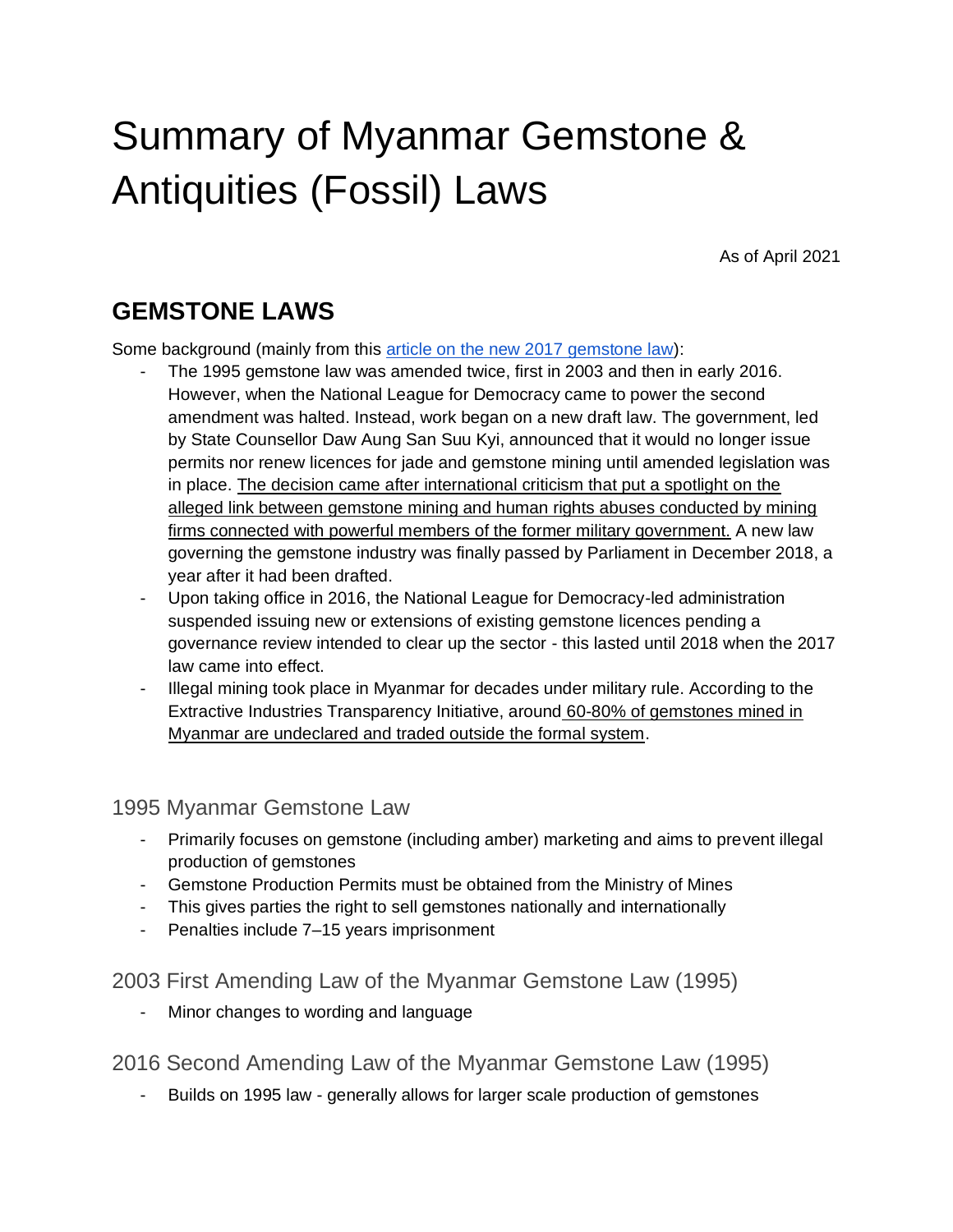- Gemstones must be sold internationally in accordance with trade regulations in border towns permitted by the Ministry of Mines

#### 2017 Myanmar Gemstone Law

- [Link to useful article](https://oxfordbusinessgroup.com/analysis/ongoing-process-new-legislation-aims-better-regulate-gemstone-industry) that summarises the key points and criticisms
- Covers medium, small and artisanal mining, and limits the term of permits to three years, two years and one year, respectively
- However, large-scale mining is not covered under this law (a loophole to be exploited...)
- One of the aims of this new law was to revive legitimate jade mining in Kachin State (borders China) as this is an area where illegal gemstone trading has thrived
- Special commodity tax on gemstones (10% for amber) were removed.
- Permit holders will now be subjected to a tax (10% in the case of amber) and a service fee of 3% will also be imposed on the sale of raw gemstones, calculated on the actual sales price

#### 2019 "Myanmar Gemstone Law 2"

- [*summary according to Google translate as no English translation is currently available*]
- Includes mentions of workers rights, welfare and safety (e.g. the reporting of accidents, provisions for sanitation, and the appointment of inspection officers)
- Permits for selling/export of gems must be sought from the Ministry

## **ANTIQUITIES (FOSSILS) LAWS**

The Antiquities Act 1957

- States that permission must be sought from the Director of the Burma Archaeological Survey before moving an antiquity
- "antiquity" means "any object of archaeological interest and includes any land on or in which any such object exists or is believed to exist" and "object of archaeological interest" means and includes "any fossil remains of man or of animal"
- "No person shall export an antiquity except under the authority of a permit" provided by the president of the country
- No excavations are permitted without permission from the president or director
- Any antiquities that are discovered must be immediately reported to the president or director
- Punishments include imprisonment

#### The Protection and Preservation of Antique Objects Law 2015

The following are considered antique objects: "tangible and intangible cultural heritage including fossil, corpse and bones of human beings and various types of animals"